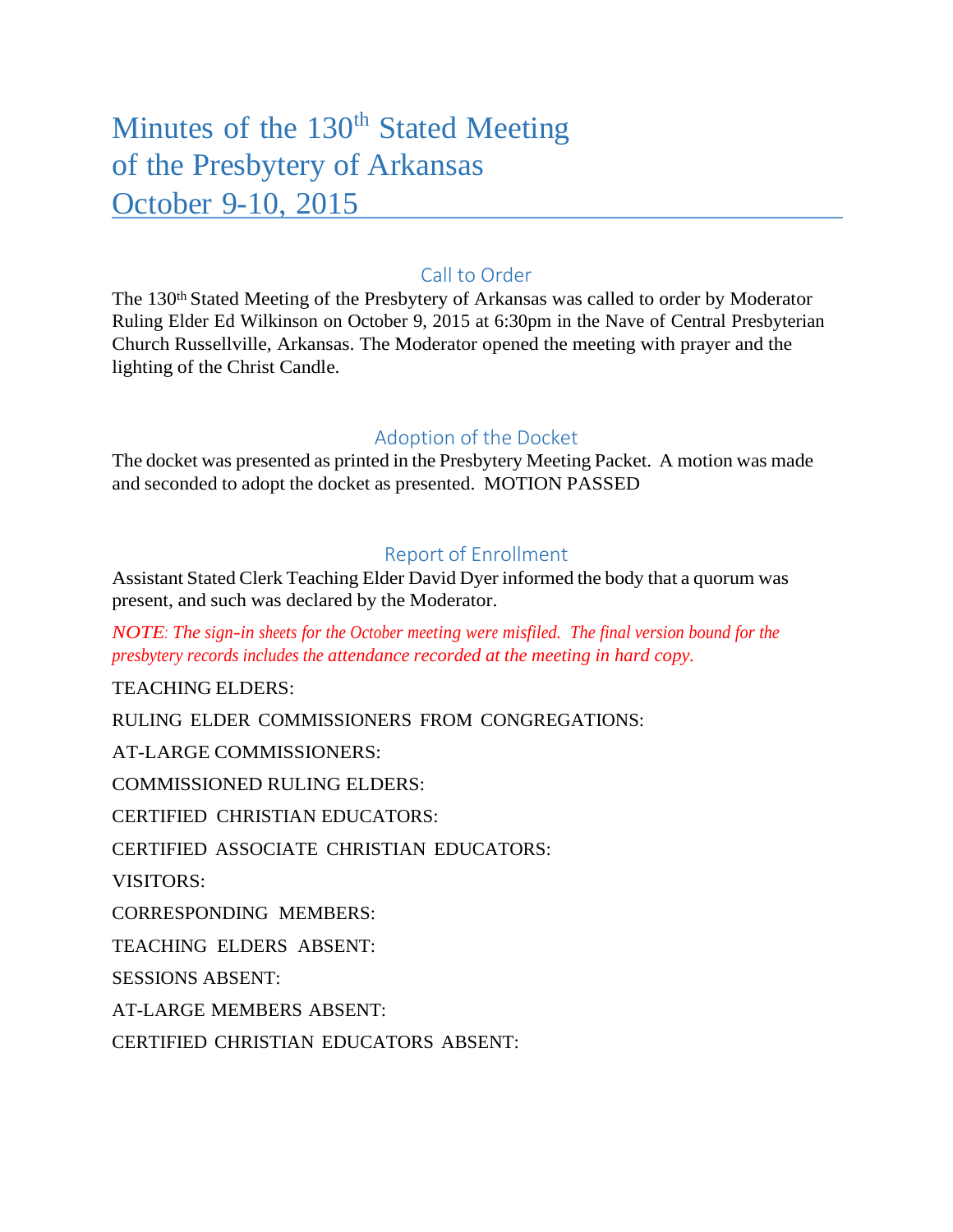## ASSOCIATE CERTIFIED CHRISTIAN EDUCATORS ABSENT:

# Welcome from Host

Teaching Elder R. Brian Brock, the host pastor, brought greetings from the members and friends of Central Presbyterian Church.

## Welcome from First-Time Elder Commissioners

The Assistant Stated Clerk welcomed first-time commissioners.

# Seating of Corresponding Members

A motion to seat TE Dan Saperstein (Synod of the Sun), RE Melinda Hunt (TPF), TE Lemuel Garcia (Austin Seminary), TE Michael Ulasewich, TE Ray McCalla, and TE Paul Fulks as Corresponding Members with privilege of the floor and voice was made and seconded. MOTION PASSED

# Granting Privilege of the Floor

A motion to grant members of the Listening/Restructure Team Mike Szabo, First Searcy, and RE Julie Adkisson, First Conway privilege of the floor and voice was made and seconded. MOTION PASSED.

# Consent Agenda

The Consent Agenda was presented.

- 1. Motion to approve the minutes of the 129<sup>th</sup> Stated Meeting June 6, 2015 as printed.
- 2. Motion to approve the request of Westminster Presbyterian, Little Rock to waive terms of service of ruling elders as allowed in G-2.0404 in the Book of Order.
- 3. Motion to give final approval to the documents on Restructuring the Presbytery which were presented and initially approved at the 129<sup>th</sup> Stated Meeting of the presbytery. They are on the presbytery website and limited copies available at the registration table.
- 4. Motion to authorize celebration of the Sacrament of the Lord's Supper at the PW Spring Gathering to be held at FPC Bentonville on April 16, 2016.

The Restructure of the Presbytery (item #3) was removed. It will be considered during New Business.

The remaining consent items were moved and seconded. MOTION PASSED.

# Appointment of Standing Committees

The Moderator appointed the Leaves of Absence Committee and Tellers.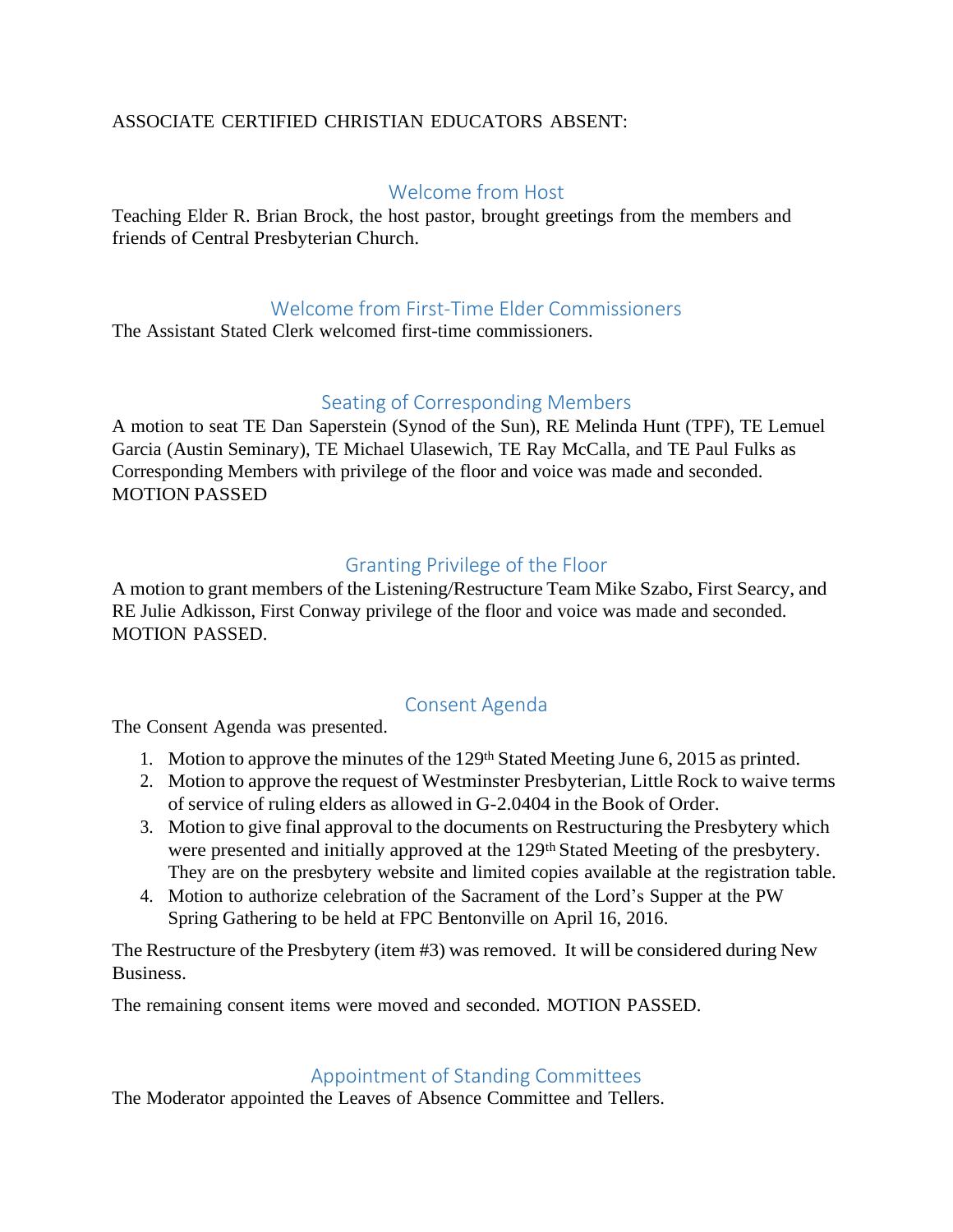# Report of the General Committee

Teaching Elder Clare Kelly reported the actions of the General Committee taken on behalf of the presbytery since the 129th Stated Meeting. The full report of the GC is appended to the indexed minutes of the presbytery.

TE Kelly brought a motion from the General Committee that the presbytery adopt the policy titled "Policy on Press Inquiries." THE MOTION PASSED. A copy of the policy is appended to the indexed minutes of the presbytery.

# Evening Worship

The Presbytery ended the business of the evening and moved to a time of worship and sacrament. A copy of the worship bulletin is appended to the indexed minutes of the presbytery.

# Recess for the Evening

The Presbytery adjourned in recess until 8:30am Saturday October 10, 2016.

# Morning Worship

The Presbytery reconvened with worship at 8:30am Saturday October 10, 2016 in the Nave of Central Presbyterian Church.

# Order of the Day: Theological Discussion

The Presbytery was led in a theological discussion on the question "Who is Jesus?" Copies of resource materials used in the presentation are appended to the indexed minutes of the presbytery.

# Report of the Committee on Ministry

Teaching Elder Dari Rowen brought a report from the Committee on Ministry. The committee brought 8 motions for the presbytery's consideration.

- 1. Motion to enroll TE Ray McCalla, Chaplain at Lyon College, as a member-at-large of the Presbytery of Arkansas, and to request that he be dismissed by Homestead Presbytery. TE McCalla was introduced to the Presbytery and his statement of faith is appended to the indexed minutes of the presbytery. MOTION PASSED
- 2. Motion to enroll TE Paul Fulks, Chaplain at the Tucker Intermediate or Moderate Unit of the Arkansas Department of Corrections, as an at-large-member of the Presbytery of Arkansas, and to request that he be dismissed from the Presbytery of Flint River. TE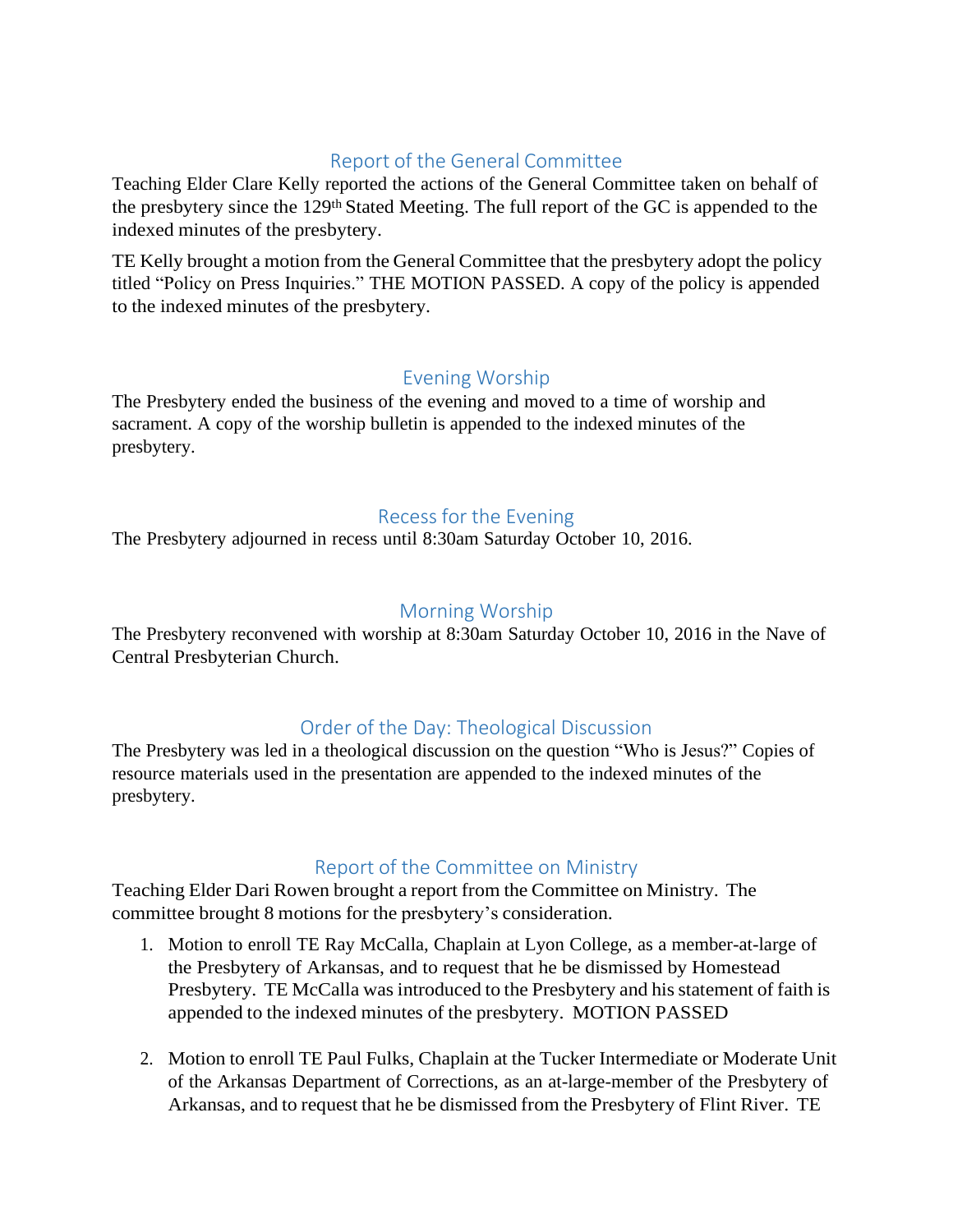Fulks was introduced to the Presbytery and his statement of faith is appended to the indexed minutes of the presbytery. MOTION PASSED

- 3. Motion to approve the call of TE Michael Ulasewich as Pastor of First Presbyterian Church, Conway, effective August 10, 2015 with terms of call as outlined in the presbytery packet. Full Terms of Call are appended to the indexed minutes of the presbytery. MOTION PASSED
- 4. Motion that TE Michael Ulasewich be enrolled as a member of the Presbytery of Arkansas and request dismissal from Central Florida Presbytery, and to be installed as Pastor of First Presbyterian Church of Conway on November 1, 2015 at 5:00 pm, with the offering recipient designated as the Theological Education Fund of the PC(USA), and the following to serve on the Administrative Commission to Install:
	- a. RE Ed Wilkinson, Good Shepherd, Greenwood to Moderate and Propound the Constitutional Questions
	- b. TE Marie Mainard O'Connell, at Large, to preach
	- c. TE Robert Wm Lowry, First and Harmony Clarksville, to charge the Pastor
	- d. RE Cyril Hollingsworth, Second LR
	- e. RE Julie Adkisson, First, Conway, to Charge the Congregation
	- f. TE Anne Russ, First, NLR
	- g. TE Ruskin Falls, Pulaski Heights, LR MOTION PASSED
- 5. Pending her successful examination on the floor of presbytery, motion to approve the call of Courtney Bacon-Latina as Pastor of First Presbyterian Church, Malvern, effective October 25, 2015 with the terms of call outlined in the presbytery packet. Full Terms of Call are appended to the indexed presbytery minutes. MOTION PASSED
- 6. Pending her successful examination on the floor of presbytery, motion that Courtney Bacon-Latina be ordained and installed as Pastor at First Presbyterian, Malvern, on Sunday October 25, 2015 at 3:00 pm, with the offering recipient designated as Ferncliff Camp and Conference Center, and the following to serve on the Administrative Commission to Install:
	- a. RE Ed Wilkinson, Good Shepherd, Greenwood to Moderate and Propound the Constitutional Questions
	- b. TE Dari Rowen, First, Benton
	- c. TE Anne Russ, First, NLR to preach
	- d. RE Cyril Hollingsworth, Second LR to Charge the Pastor
	- e. TE Sally Johnson, HR, to Charge the Congregation
	- f. RE NiAnn Thompson, First Arkadelphia
	- g. RE Pat Watkins, First, Malvern
	- h. To sit with the Commission:
		- i. TE Erin Potter Kaye First, Camden Presbytery of the Pines
		- ii. RE Corbet Lamkin, Tate's Bluff Presbytery of the Pines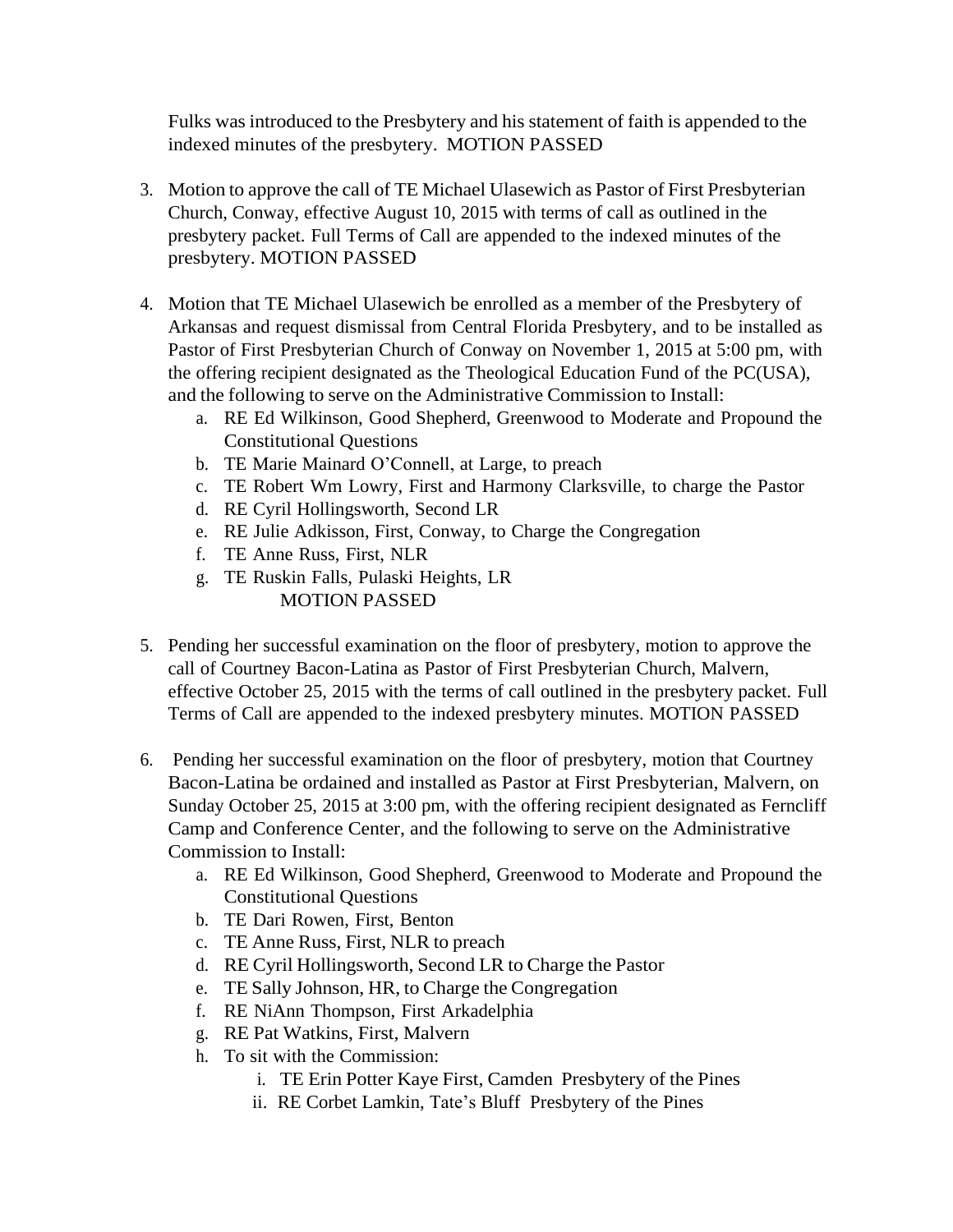#### MOTION PASSED

- 7. Motion to approve the call of TE Elizabeth Gabbard as Pastor of First Presbyterian Church, Arkadelphia, effective September 1, 2015, with the terms of call outlined in the presbytery packet. Full Terms of Call are appended to the indexed presbytery minutes. MOTION PASSED
- 8. Motion that TE Elizabeth Gabbard be installed as Pastor of First Presbyterian Church, Arkadelphia on Sunday, October 18, 2015 at 3:00 pm, with the offering recipient designated to the Disaster Response and Preparedness, and the following to serve on the Administrative Commission to Install:
	- a. RE Ed Wilkinson, Good Shepherd, Greenwood to Moderate and Propound the Constitutional Questions
	- b. TE Bill Galbraith to Charge the Congregation
	- c. TE Dari Rowen, First Benton
	- d. RE Charlotte Scott, First, Fort Smith to Charge the Pastor
	- e. RE Julie Gillaspy, First, Conway
	- f. TE Lacy Sellars, First, Hot Springs, to preach
	- g. CRE Claire Rhodes, West End, Arkadelphia
	- h. RE Ed McCorkle, First, Arkadelphia MOTION PASSED

# Report of the Committee on Nominations

Teaching Elder Elizabeth Gabbard brought the report from the committee on nominations.

TE Gabbard put before the presbytery two motions referred by the committee:

- 1. That the presbytery elect the following:
	- a. Jordan Akin, Second, Little Rock as Young Adult Advisory Delegate to General Assembly Class of 2016.
	- b. RE Bob Boehmler, First, Bentonville as Presbytery Treasurer, Class of 2017. MOTION PASSED
- 2. That all presbytery committees and committee members remain in place until the February 2016 Stated Meeting of the Presbytery. MOTION PASSED

# Report of the Committee on Preparation for Ministry

CRE Clare Rhodes brought the report from the Committee on Preparation for Ministry. There were no items for presbytery action. The following items were presented for information:

- 1. The CPM approved the Covenant Agreement for 12 month supervised internship required of those under care of the Presbytery of Arkansas.
- 2. Enrolled Katherine Norwood, Second, LR as an inquirer.
- 3. Enrolled Molly Dewitt, Second, LR, as an inquirer.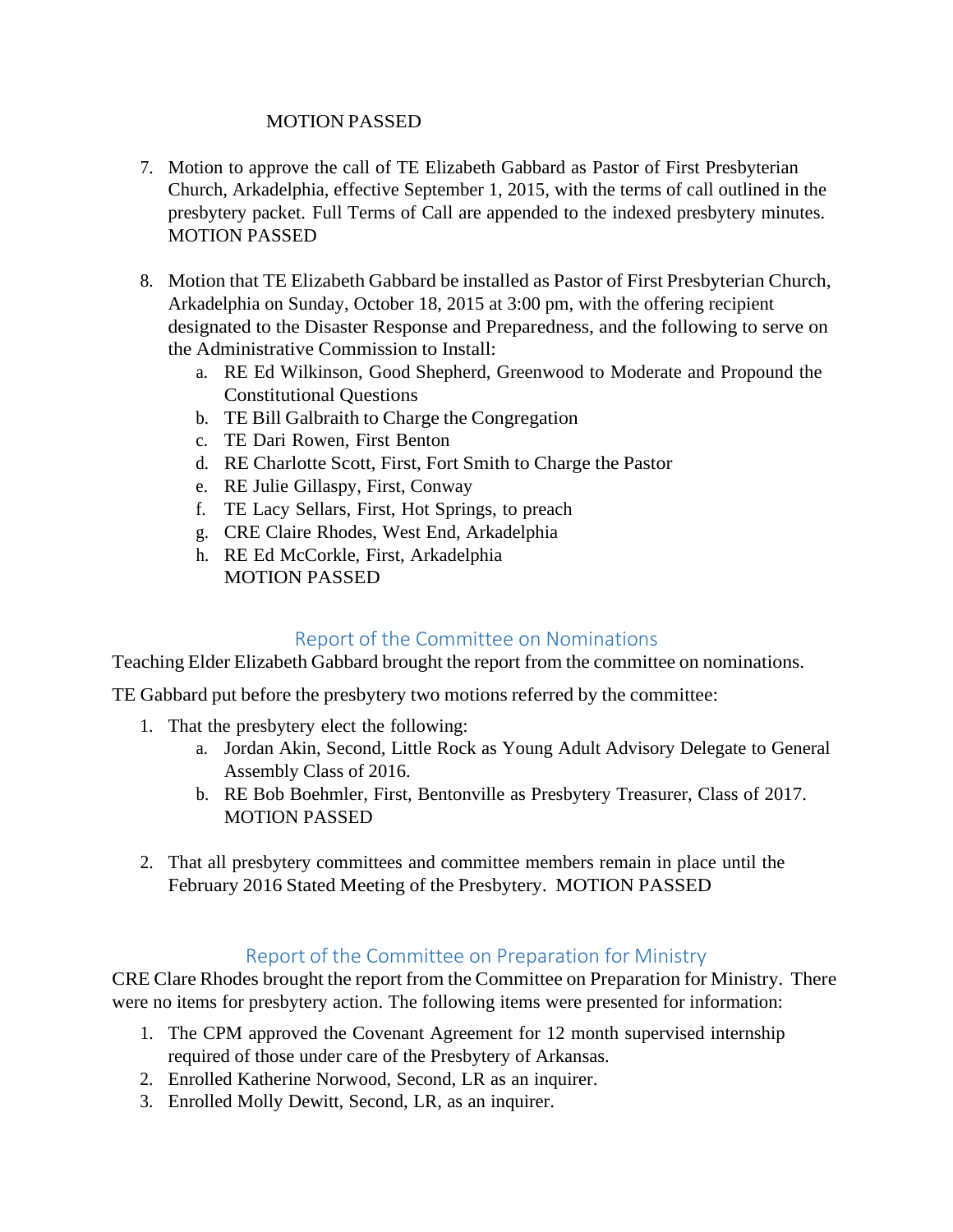- 4. Conducted the annual review of inquirer Krista Denne, First, Clarksville.
- 5. Examined Brittany Fiscus, First, Jacksonville for enrollment as a candidate at the February 2016 Stated Meeting.

# Report from Mercy Church 1001 Community

TE Bobby Williamson brought a report and update from Mercy Church, Little Rock. Mercy Church is a nontraditional worshiping community serving the downtown Little Rock community with emphasis on serving the homeless. Mercy Church is supported through the PC(USA) 1001 Worshiping Community program.

## Report of the Committee on Mission

The Committee on Mission put five motions before the presbytery:

- 1. That the Presbytery of Arkansas approve being a covenanting partner in the PC(USA) relationship with the Presbyterian Church of Honduras. MOTION PASSED.
- 2. That the Presbytery establish a subcommittee of the Mission Committee, under the oversight of the Mission Committee, authorized to represent the Presbytery of Arkansas in covenantal relationship with Presbyterian World Mission of the PC(USA), the Presbyterian Church of Honduras, Tampa Bay Presbytery, the Presbytery of Carlisle, Solar Under the Sun, Living Waters for the World, and other entities involved in the PC(USA) partnership with the Presbyterian Church of Honduras. MOTION PASSED.
- 3. That the Presbytery approve and endorse requests for funding from congregations and individuals in the Presbytery of Arkansas to support the salary of the PC(USA) mission co-worker(s) and funding of other programmatic needs of the partnership of the PC(USA) with the Presbyterian Church of Honduras. MOTION PASSED.
- 4. That the Presbytery approve establishing a fund through the Texas Presbyterian Foundation, under the authority of the Presbytery and in accordance with policies, to receive gifts given for the purpose of funding the Presbytery of Arkansas's ministry through the covenantal relationship. MOTION PASSED.
- 5. That the Presbytery approve authorizing a structure of the subcommittee of the Mission Committee charged with representing the Presbytery of Arkansas in the covenantal relationship of the PC(USA) with the Presbytery of Honduras through which approval of expenditures necessary for the ministry can be made, as well as decisions necessary to the covenantal relationship with PC(USA) entities. MOTION PASSED.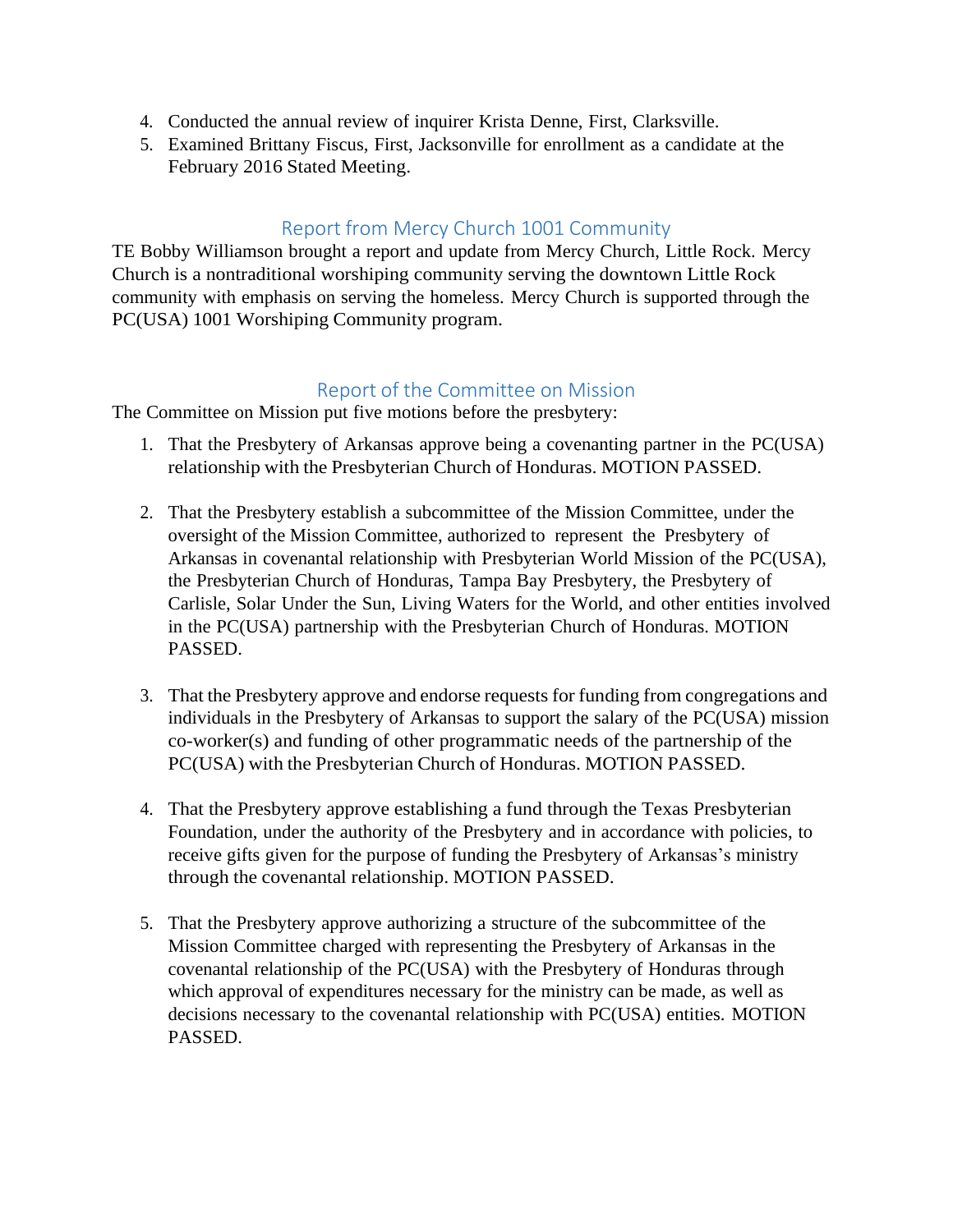# Report of the General Presbyter Search Committee

Teaching Elder Jeff Price brought the report and recommendation for the General Presbyter Search Committee. The Committee unanimously recommended TE Stewart Smith, First, Springdale, as the new General Presbyter of the Presbytery of Arkansas. A biography and terms of call were included in the Addenda Packet for the meeting.

TE Price brought three motions from the Search Committee:

- 1. That Rev. Stewart Smith be elected to a five-year term of service as General Presbyter for the Presbytery of Arkansas. His term of service may be renewed. His term of service begins November 23, 2015. MOTION PASSED
- 2. That the following terms of call be approved:
	- a. Effective Salary \$80,000
		- i. Salary \$40,000
		- ii. Housing \$35,000
		- iii. 403(b) \$5000
	- b. Full medical, pension, death and disability coverage through the Board of Pensions
	- c. SSI reimbursement \$6,196
	- d. Professional expenses \$18,000
	- e. Continuing Education \$1,500
	- f. Full Moving expenses
	- g. One-time Computer Allowance \$3,000
	- h. Paid Vacation of 4 weeks annually, paid continuing education leave of 2 weeks annually, Three-month Sabbatical after the seventh year of work. MOTION PASSED
- 3. That the General Presbyter Search Committee continue to function for one year as a team of support and encouragement for the new General Presbyter. MOTION PASSED

The Presbytery enthusiastically welcomed Stewart to his new role.

# Report of the Committee on Care and Nurture of Church Professionals

The following Church Professionals were honored on the occasion of anniversaries in their respective professional roles. The Presbytery honors Church Professionals on 5 year increments in time of service to the church.

# **Teaching Elders**

#### **Ten Years**

Ira (Ike) Brighton, HR Katie Cummings Elizabeth "Liz" Lindsey Ward Rudolph Susan Gray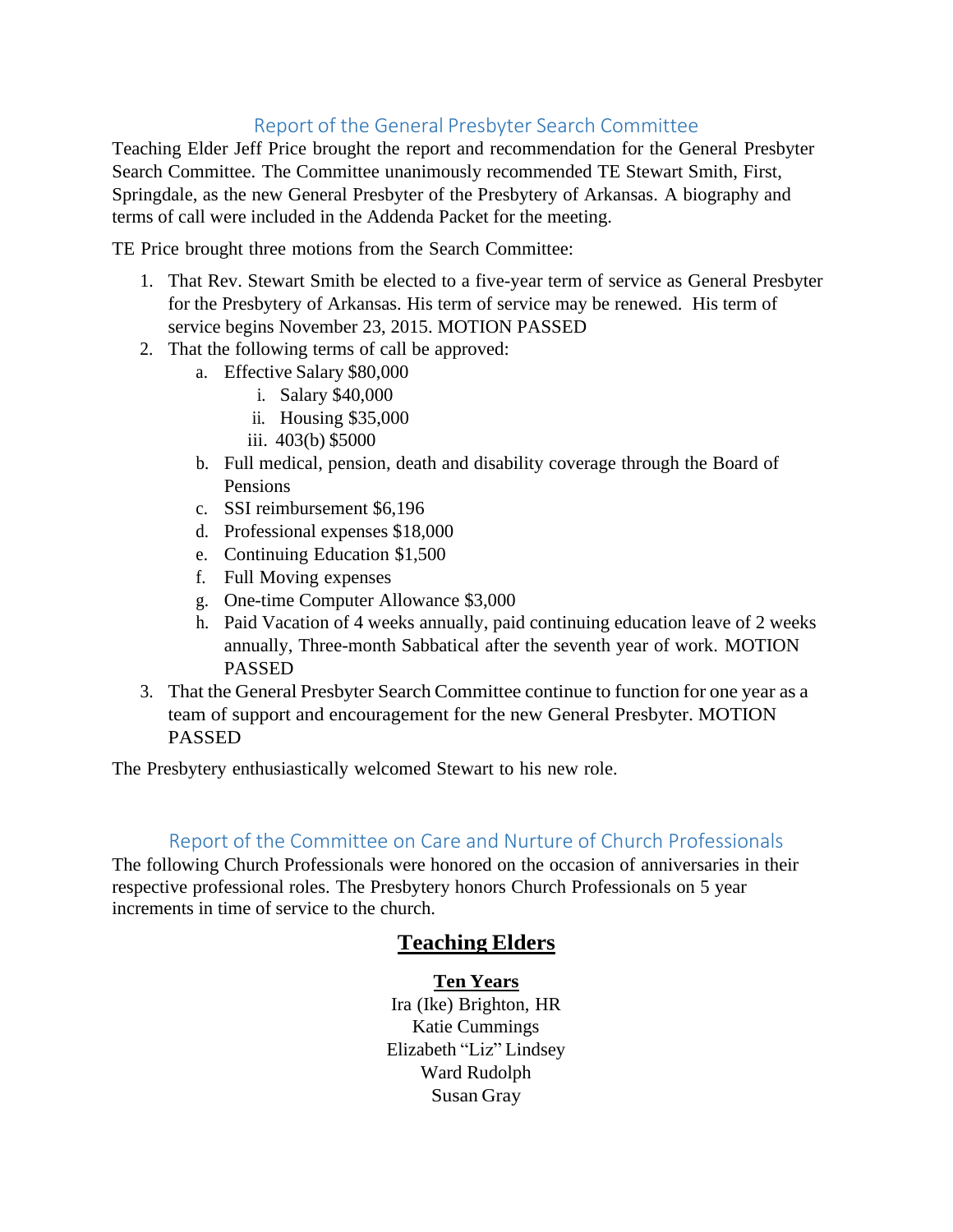Dari Rowen

#### **Fifteen Years**

John Gibson Jeff Price

#### **Twenty Years**

Leslie Smith Belden Bob Cox, HR Kris Crawford Carl W. McCormack Nancy Taylor

#### **Twenty-five Years**

Mark Lenneville, HR Jennifer Lord

#### **Thirty Years**

Thomas Ulrich

#### **Thirty-five Years**

Lacy Sellars

#### **Forty Years**

Bill Bailey William F. Galbraith Ron Jones, HR

#### **Forty-five Years**

Burle Mattingly, HR

#### **Fifty Years**

Howard Gordon, HR John King, HR Frank Young, HR

#### **Fifty-five Years**

Orin Frank, HR Don Trent, HR

#### **Sixty Years**

Ken Upham, HR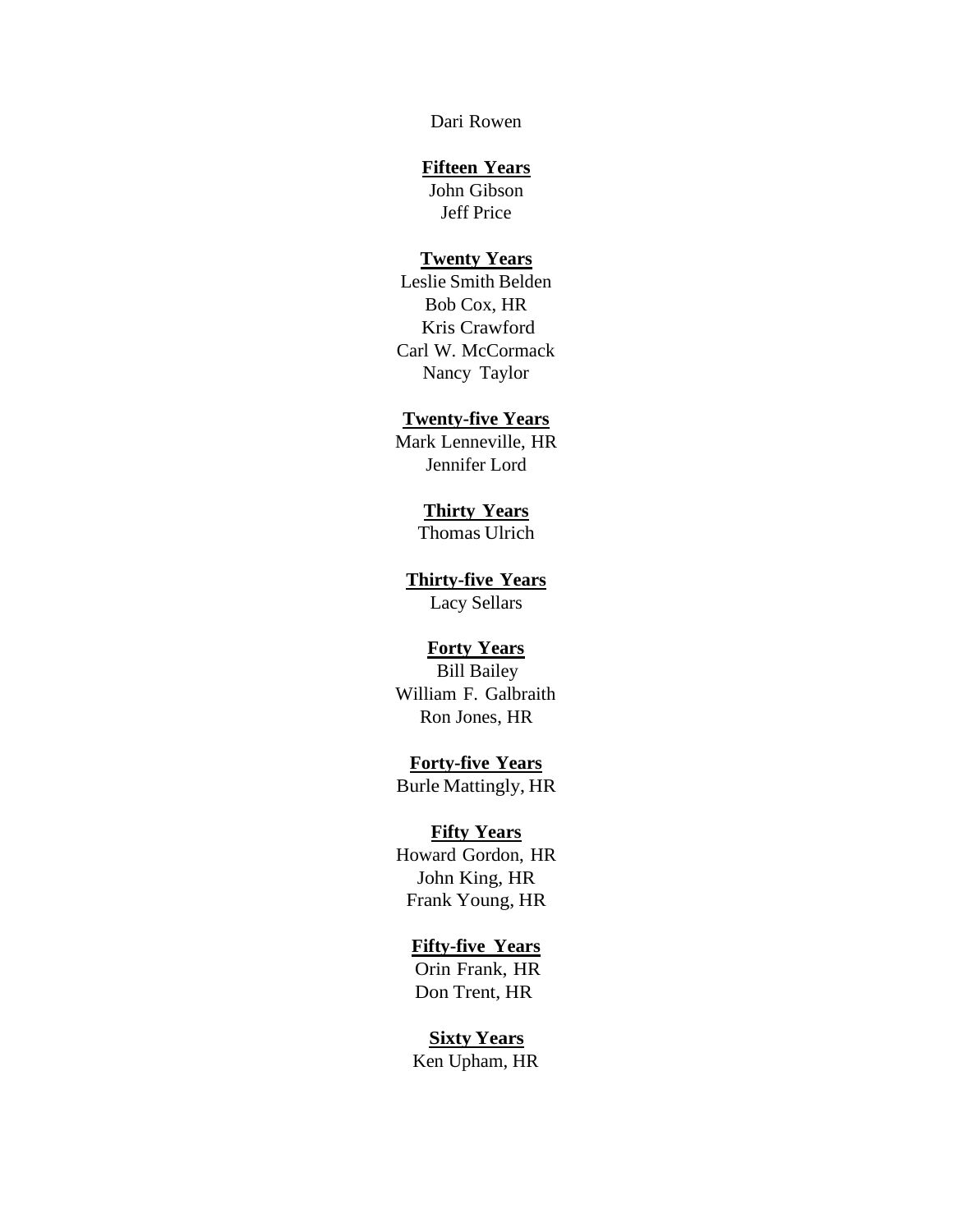#### **Sixty-five Years** Park Moore, HR

## **Certified Christian Educators**

#### **Fifteen Years**

Jeannie Ford

#### **Thirty-five Years** Anna Bedford

## **Commissioned Ruling Elders**

#### **Fifteen Years**

K.C. Chanthorn

#### New Business

The Session of Eureka Springs asks the Presbytery of Arkansas forward the following overture to the 222nd General Assembly.

#### *Overture: On Including a New Category "Partners in Ministry" in Congregational Records and Statistical Reporting of Membership*

The Presbytery of Arkansas respectfully overtures the  $222<sup>nd</sup>$  General Assembly (2016) to instruct the Office of the General Assembly to amend the Annual Statistical Report to include a new category "Partners in Ministry." This number shall be reported by the OGA in the statistical data for each congregation which is accessible through the OGA or its website, in order that the vitality of a congregation is accurately reflected in those statistics.

"Partners in Ministry" are defined as individuals fully participating in the ministry of the church. Full participation is defined as their willing inclusion on a register of Partners in Ministry and their willingness to make a financial pledge to the ministry of the church, their inclusion in a congregational care list kept by the Session or Board of Deacons, or their inclusion in a phone list designed for notification of members and regular participants in the event of temporary cancellation of church programs or events, (e.g. cancellation due to weather, etc.)

#### *Rationale*

It has been observed that in ever greater numbers, many of the congregants, worshippers and participants in congregations choose to delay or never formally become members of any congregation or denomination. This trend is evident not only congregations of the PC(USA) but of most Christian denominations in the